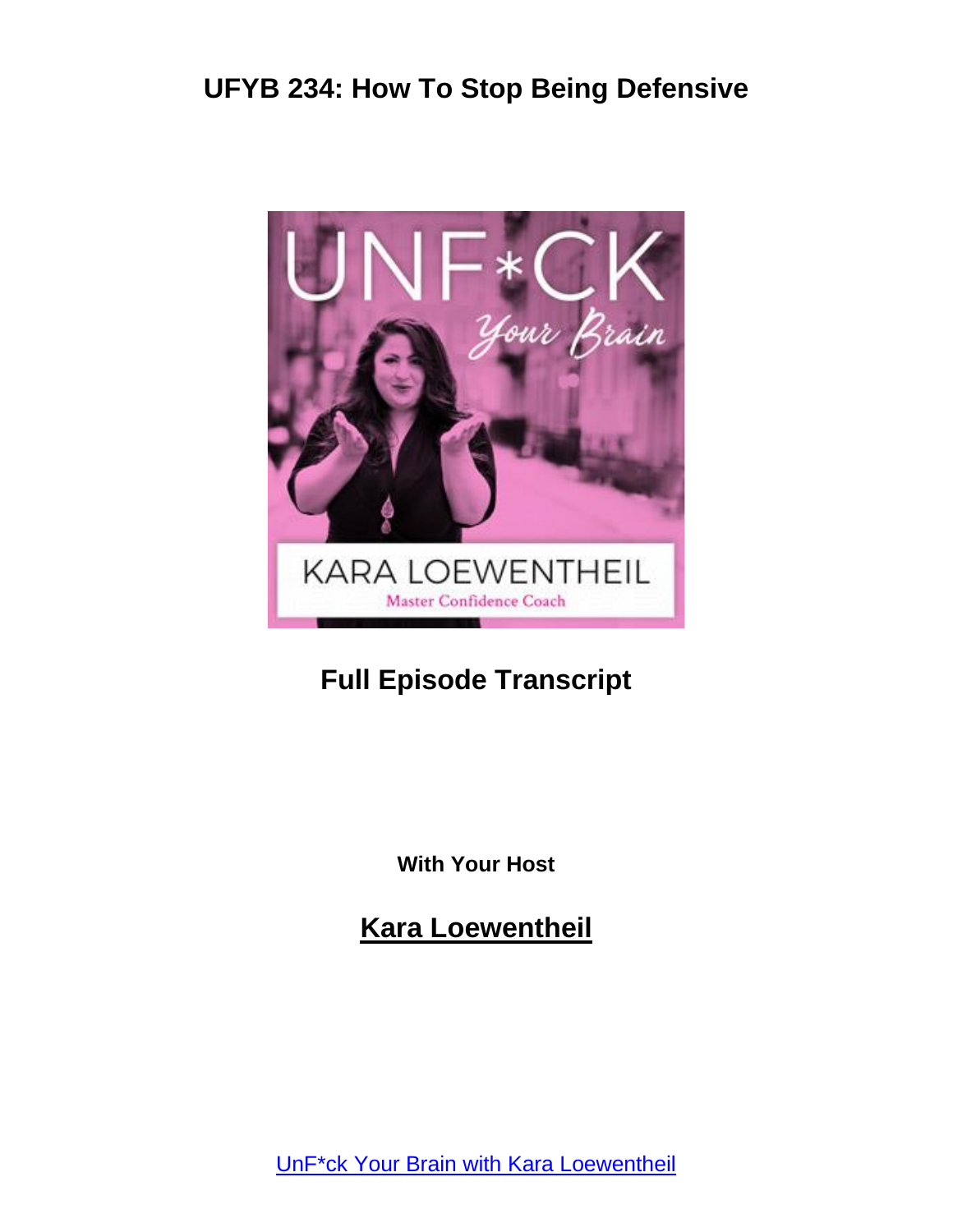Welcome to *Unf\*ck Your Brain*, the only podcast that teaches you how to use psychology, feminism, and coaching, to rewire your brain and get what you want in life. And now here's your host, Harvard Law School grad, feminist rockstar, and master coach, Kara Loewentheil.

My chickens, the wait is over. The Clutch is finally finally reopening to the public soon. We've gotten emails, we've gotten DMs, we've gotten comments on our social media posts. We have been working behind the scenes to create an incredible new Clutch experience. I am beyond excited, it's like Christmas day except I'm Jewish so I've never celebrated Christmas. But when you see the movies, the big tree with all the piles of presents, that's what this feels like.

We have redesigned and revamped the entire experience so that you can dive deep into courses and modules on any topic you want to work on. I have re-recorded so much new, not re-recorded, just recorded so much new teaching, so many new tools, so many new lessons on all the areas that really impact women's lives and where our socialization holds us back in our relationships, at work, in our parenting, in our family lives, when it comes to our money mindset, when it comes to promoting ourselves, when it comes to our relationships with ourselves, our bodies, food, movement, all the things.

We have new incredible courses on all of those topics with new teaching, new coaching exercises and workbooks. The new member site is beautiful, so organized, it is just a dream come true.

So we are going to be opening access to it again soon. This will be a very short open period. Don't sleep on this. We will be open for sign up just for a few days because we really want to get everybody who's been ready and waiting in there, and then were going to close the doors again so we can really focus on taking everybody who joins through the experience, setting you up for success, making sure you have everything you need, you've got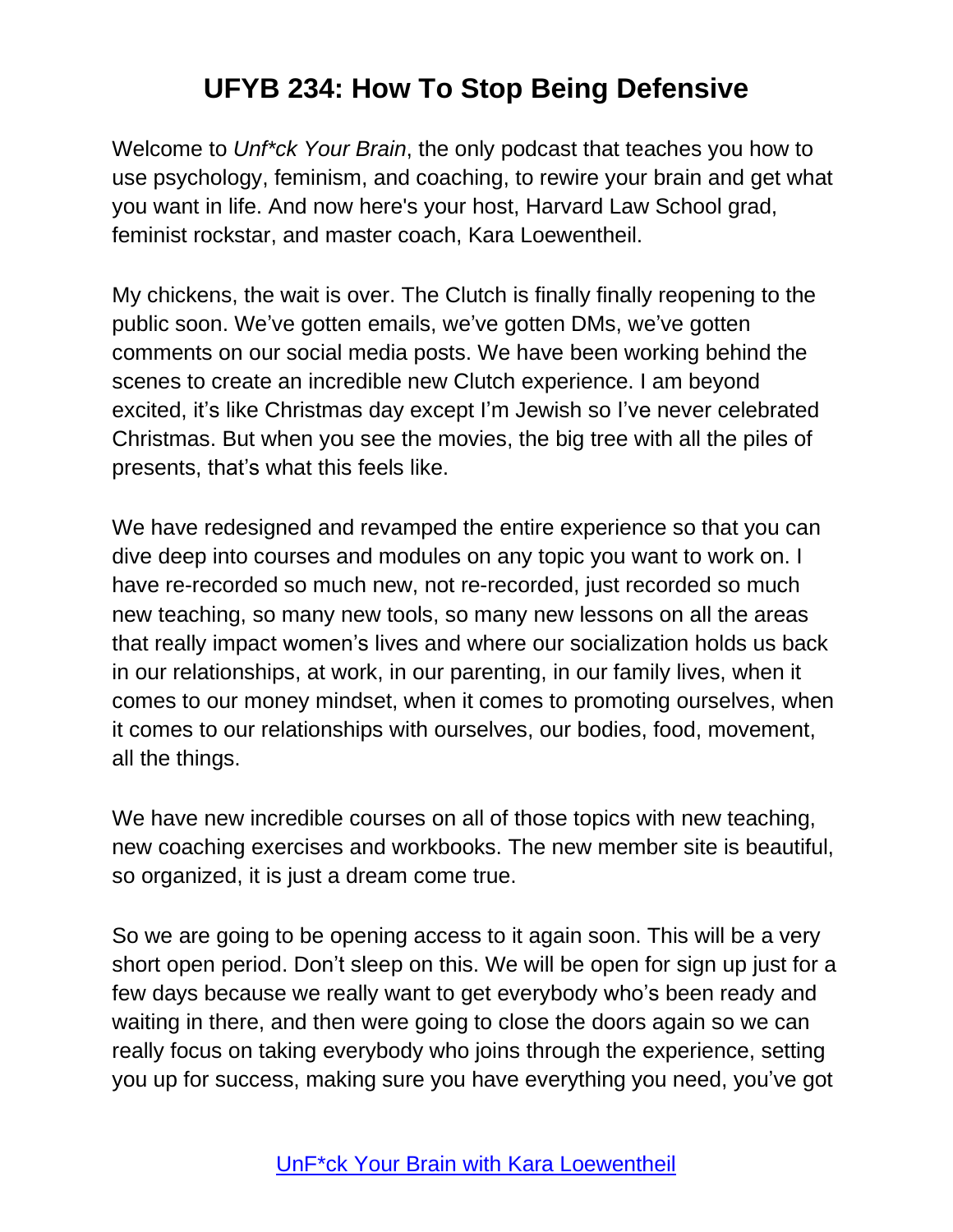all the coaching and support you need, you know exactly what to do when, we are going to take you through that whole process and we really want to focus on our new class of Clutch students.

So here's how you get on the waitlist so that you are the first to find out when we open so that you do not miss this. Go to unfuckyourbrain.com/theclutch all one word to get on the waitlist and you can also text your email if you want to +1-347-997-1784 that's +1-347-997- 1784 and when you're promoted you can send the codeword is The Clutch. It can be one work, can be two words, it doesn't matter

If you were in The Clutch and you left but you think this sounds cool and you want to come back and check it out, you absolutely should. It is such an incredibly upleveled and amazing experience. Those folks already in The Clutch are getting the first peek at it very very soon.

But we will, be able to offer it to everyone for a few days of open registration coming up in May. So you'll get the exact details when we announce to the public. First and foremost, if you are on that waitlist. So again, unfuckyorubrain.com/clutch or you can text your email to +1-347- 997-1784, code word is the clutch. I cannot wait to see you there.

---

Hello my chickens, how are you? I wanted to say, I started writing these notes yesterday, that spring had sprung in New York. But today it is cold and raining so fuck that noise. Although I did actually write, that means winter's right around the corner again. And indeed, that is correct. So, it's winter again today but that's okay.

Alright, so I am really excited to talk about this topic and teach about this. I have been thinking a lot about defensiveness lately. It's a topic that's been coming up in my self-coaching, in some of the advanced programs I teach,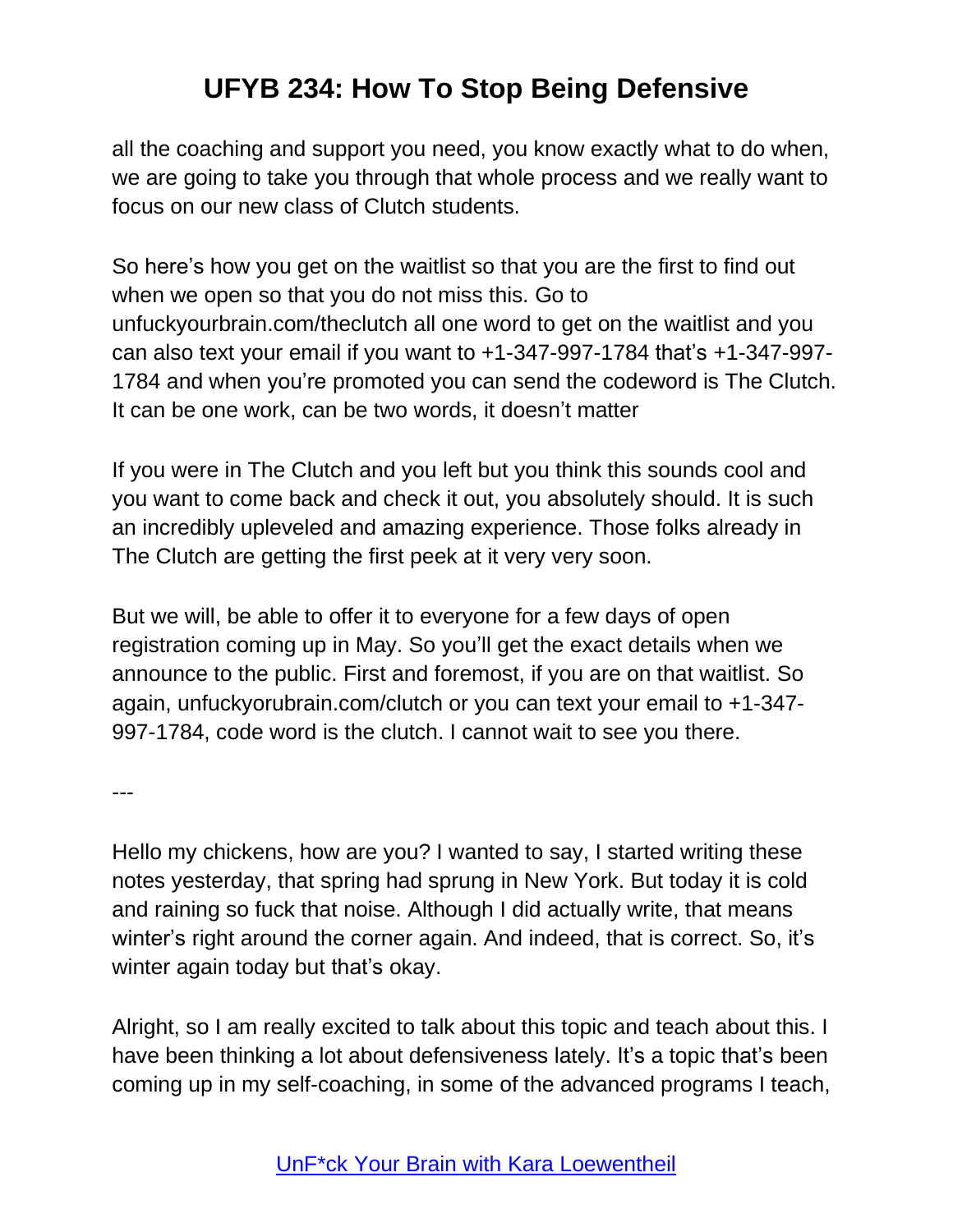my advanced certification in feminist coaching. and just watching how people interact with the world at large. I want to preface this by saying this is an issue I have worked on a lot in my life. I am not a naturally nondefensive person. I was extremely defensive for most of my life until last year.

And it's really only that I've been able to work through it some and start working through it since I discovered coaching personally and professionally. That's definitely what I was, either I came out of the womb like or was raised into being. I just was very defensive. And I think whether you may be naturally inclined that way or you picked that pattern up somewhere. It is such an intense experience. And I think it can be so blocking to our growth. And that's why it's really important to talk about it.

And I really notice the difference because recently I got some feedback on two podcast episodes I had done that was, I think you can call legitimately, I mean critical is such a loaded word. But it was pointing out things I had missed. So, I call that critique and that doesn't bother me. I don't think critique means somebody had a negative motivation. I come from academia, critique is just, hey, you're missing this point in your argument. That argument doesn't make sense or you're making a logical error, or you're ignoring this objection that you need to counter, or whatever.

So, critique to me is just critical in the sense of intellectual criticism, not you're a bad person, just hey, you missed this lens, you missed this point, this doesn't hold up, what about this counter example, etc. So, I got feedback on two of my podcast episodes. One was the episode that I did recently with Susan Hyatt about emotional labor.

And I'm going to do a follow-up episode because I think we didn't touch on an important topic which is what one of my students offered to me as feedback, which was the ways in which for certain communities, especially communities of color. There's so much surveillance and policing that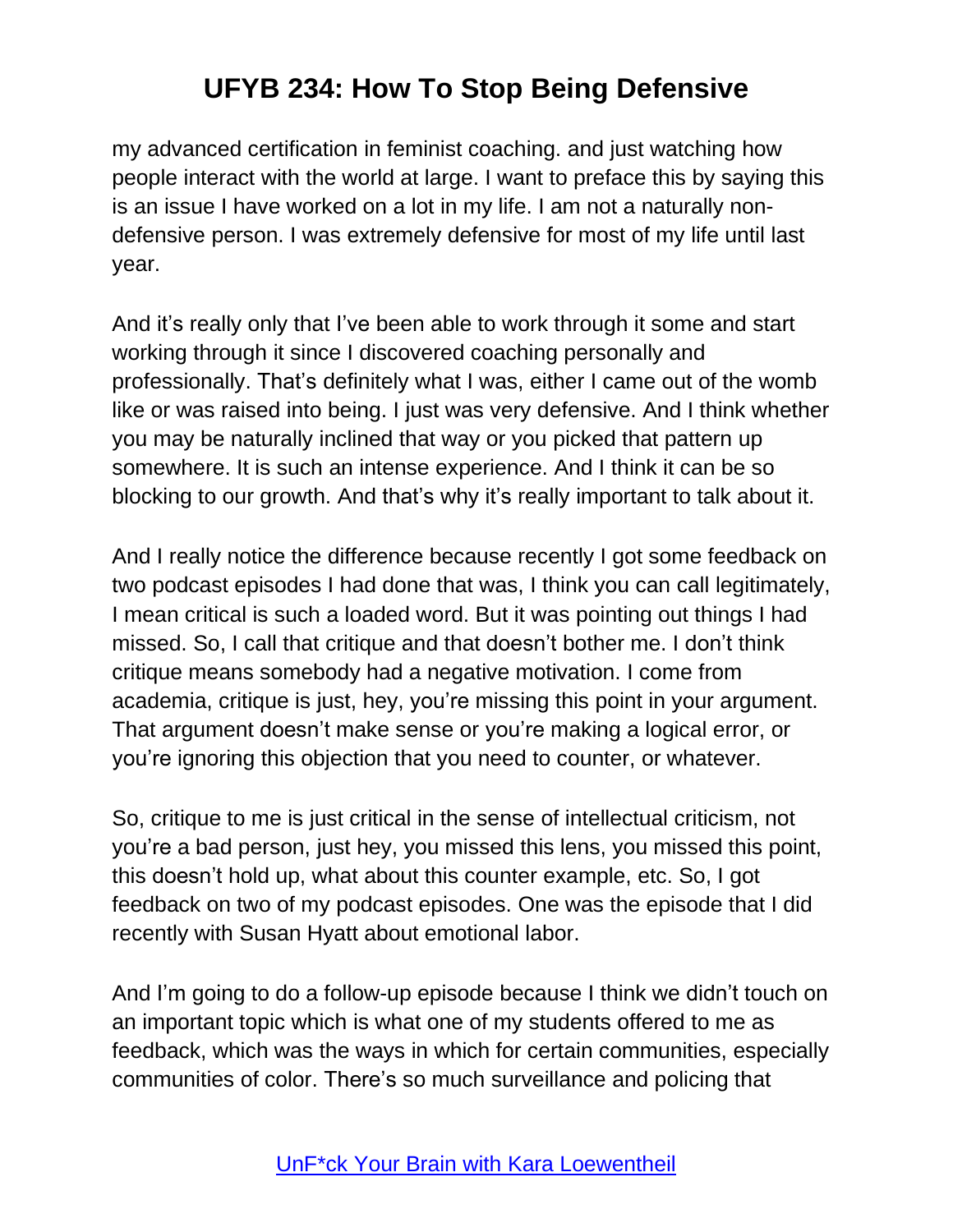happens through things like the school system or foster, child protective services, the police system that there can be very serious consequences for letting small things slip with your children especially.

If you send your kids to school and they don't have a lunch one day because your partner was supposed to do the lunches and you're sort of letting them fail and learn. That kind of thing, that there can be much more serious consequences. And it's sort of only people with a certain kind of privilege who can do that without worrying. So that's an example of some feedback I got.

And then in conversation about that episode, I got feedback on another episode about kind of the different dangers different communities face for kind of standing out or being different. So those were both totally legitimate, valid, useful critiques of the work that I put out. And I'm going to be doing some follow-ups to explore that stuff more.

In the context of this episode what was so shocking to me was I went through these conversations just normally. And only afterwards did I realize, holy shit, I actually just had an entire experience where somebody critiqued my work from a perspective that's very meaningful to me which is having a social justice lens, intersectional oppression, awareness and inclusivity. Those are values I have. So was a critique from people whose opinion I care about and respect, both of whom are my students, on a kind of sensitive topic.

And I did not feel defensive. I felt the tiniest tickle of reaction and that was it. And in the past I would have just felt flooded with shame, just so defensive, so ashamed. I would have been arguing with it in my head but then also trying to act with a lot of urgency to fix it. I would have just felt so defensive. And so, I realize that wow, I think I really can teach something about this now I am on the other side in a different way than I ever have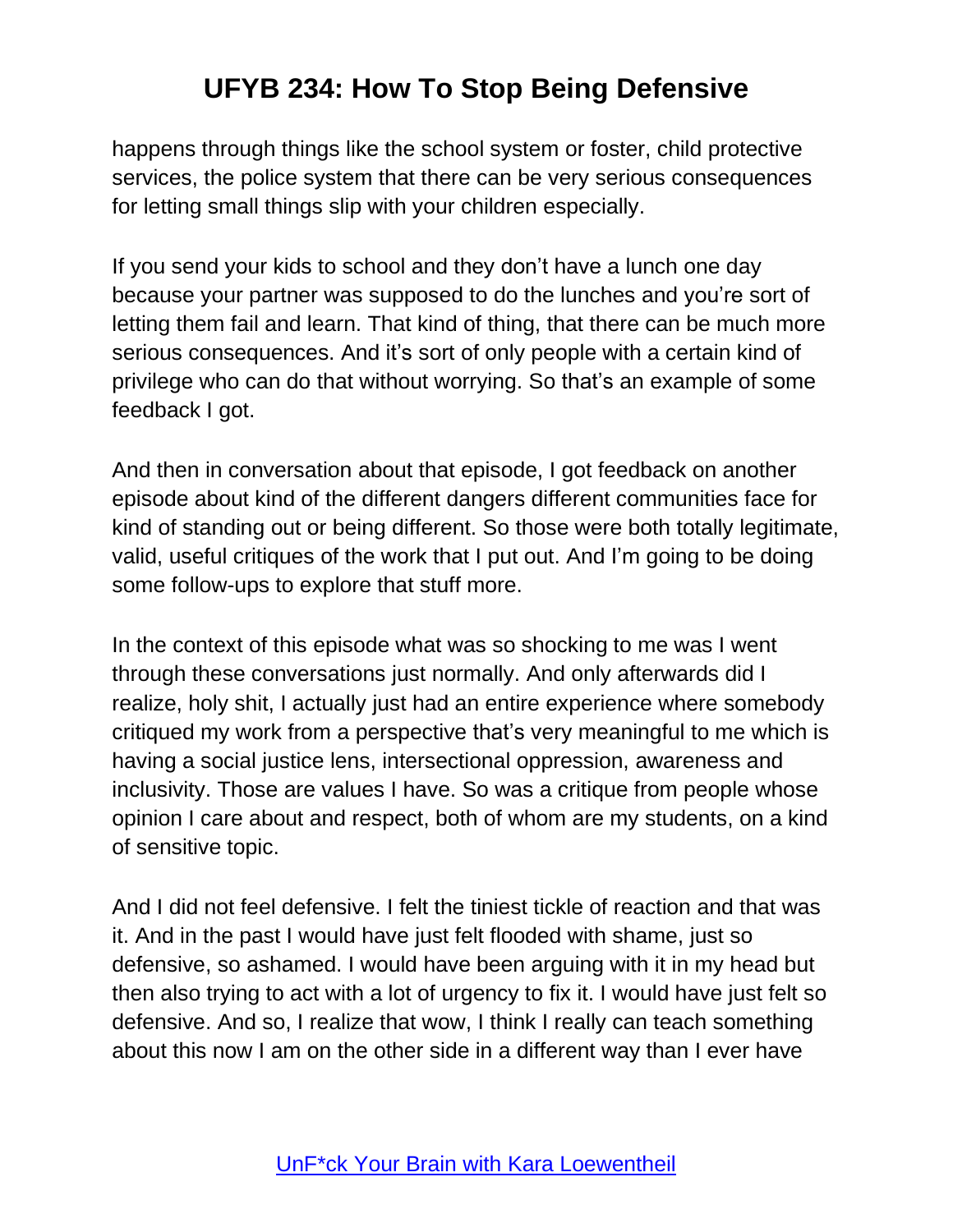been before. That's not to say I never get defensive, I'm sure I do. Occasionally my partner says something, I feel defensive.

But I want to teach you guys how to recognize defensiveness and how to relax defensiveness because it is such a growth blocker. And it really is so connected to perfectionism and perfectionistic thinking, and black and white thinking, and self-criticism. All the trends that we talk about on this podcast all the time. So, I really think it's a crucial skill in your self-development, as a person, as a human, professionally, in your personal relationships. And just as a person living in a really diverse world, to be able to hear different experiences or opinions without feeling defensive or attacked.

And when I say without feeling those things, it's totally okay that you feel those things, no feelings are wrong or bad. So, I'm not saying, you're already failing it. I just mean we can work on our skillfulness in receiving critique, opinions, thoughts, information from other people. And work on our ability to hold and receive that without feeling so activated, that's what I really want to sort of help you guys with today.

So, I really wanted to start with my own history of defensiveness so that you know that I really feel for this. And I think ironically its one of the hardest traits to recognize in ourselves because we're defensive. So, anybody who's defensive does not want to be called defensive, doesn't think they're being defensive and I was like that too. So that's what I'm going to give some kind of examples as I go through the podcast of how to notice and think of maybe you might be being defensive.

So, let's kind of define what defensiveness is and what the opposite would be. And I'll talk a little bit about what causes it and how you can learn to kind of process it as it comes up. So, I think defensiveness is really the feeling that you have to defend yourself. I know, that seems obvious but there's something in that. We only defend when we think we're being attacked. That's the only time you have to defend.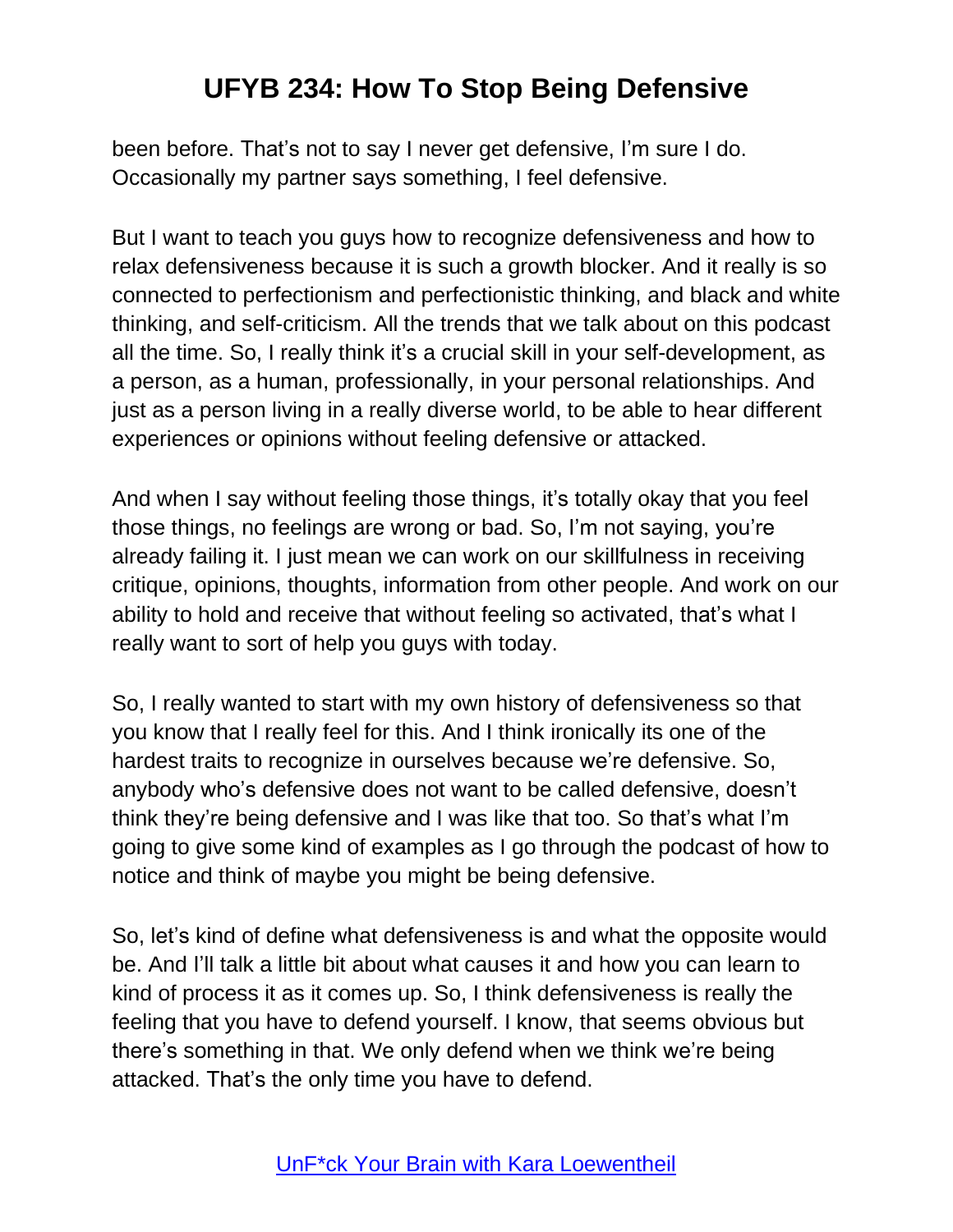And so, it's the sense that any feedback you may be receiving is a personal attack and that you need to respond to that to defend your goodness, your rightness, your worth, the validity of your perspective or your feelings. And I think that defensiveness can feel like kind of a bunch of different emotions. It can feel like fear, or anger, or shame. And in that way I don't think that defensiveness is necessarily its own actual feeling.

I think it's more like a way of describing what our thoughts, and feelings, and actions look like, kind of that model that we are living in, in a split second. When we get triggered emotionally by some kind of input or feedback that we perceive as being a personal attack. And there's kind of a couple of reasons that this happens. So, on one level learning new information can actually, I learned this from one of my students, Deb, actually trigger a release of chemicals in our brain that can also impact our adrenalin levels and other kind of hormonal system.

So just getting new info or learning new info can be kind of activating for your nervous system, and this is called limbic friction. It's a theory about what happens in our brain when we learn. And then how we, how our nervous systems, how we emotionally react to that sensation basically, the chemical experience of learning something new. For some of us just that in and of itself feels unpleasant. And then on top of that we know from so many episodes of the podcast that human brains do not like to be wrong.

Human brains think that being wrong is destabilizing because it means we may not know what's safe and what's dangerous. We may not know what will help or hurt us. We don't know who are our friends or enemies. Your brain preserves energy by believing it already knows everything it needs to know. So, it's a lot of energy to process new information and make new decisions. And so, our brain is resistant to hearing that we may need to rethink something. This is called cognitive dissonance.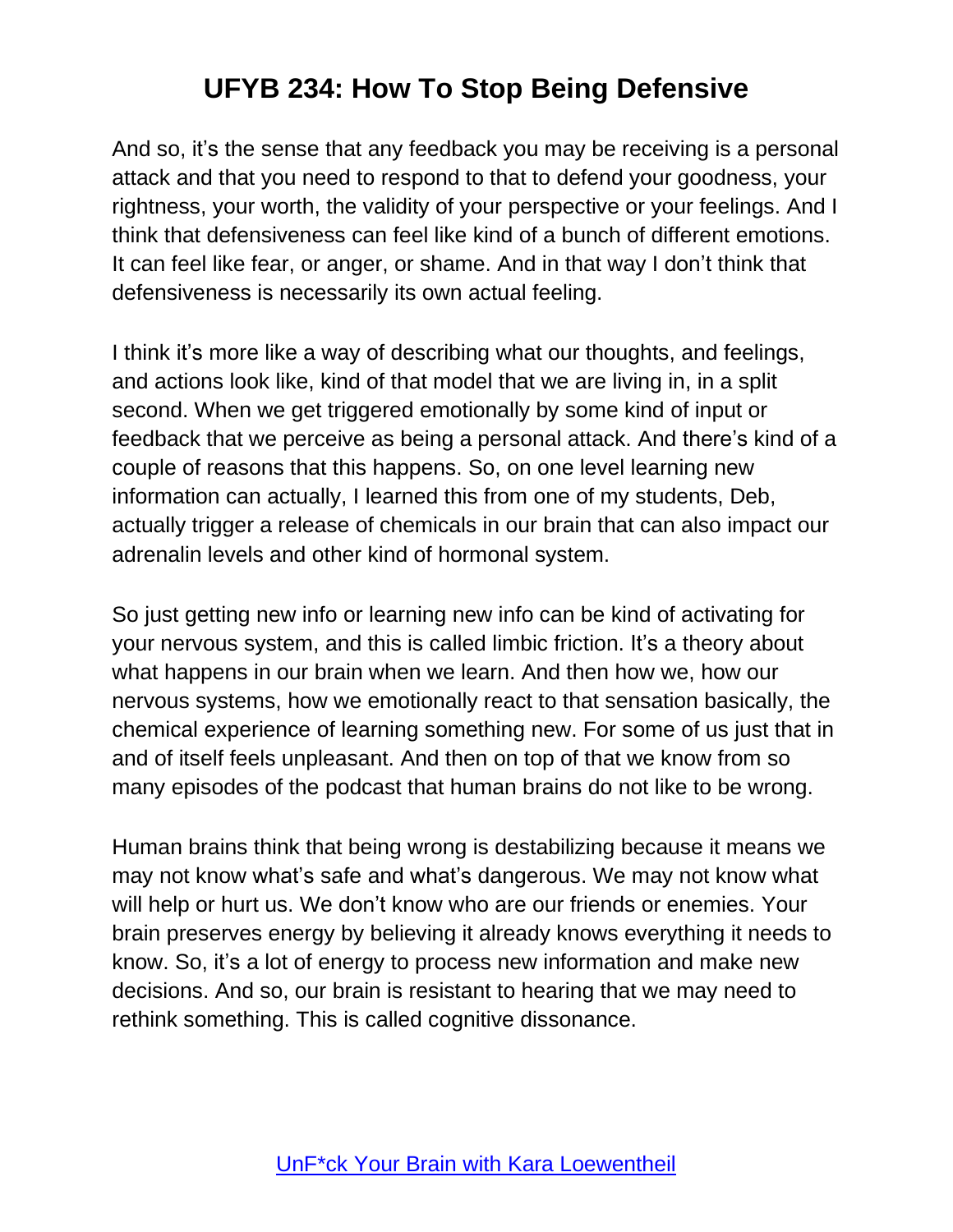It's why there, are studies showing that for instance sometimes when you give people information contrary to their point of view they actually just double down and believe their original point of view harder. And then I think if we have a very sensitive shame or rejection filter for whatever reason, because we were socialized that way which most of us were if we were socialized as women or as other marginalized identities in this society. If we developed that through our early experiences, our childhood, our family life, if we are just neurobiologically inclined that way.

If we experience a lot of fear around rejection for kind of evolutionary biology reasons, which a lot of us do. So, if you have a sensitive shame or rejection filter which a lot of people do, you may actually experience disagreement. Or someone pointing out something you haven't seen or someone not thinking the way you do, as rejection or as an indication that you're a bad person who's being rejected and being kicked out of connection and kicked out of the tribe.

And that shame and fear can kick up instant defensiveness which is our brain trying to protect us. Because if new information might mean we feel shame then we are instantly motivated to reject it. Now, that's not what happens to everybody. Some people have a response that's much more kind of appeasing. Okay, yes, I agree with you. You giving me this new information, I'm not having to think about it myself. I'm just going to immediately agree with you to try to preserve our connection.

So those people are not experiencing defensiveness. But for some of us that shame or fear actually kicks up this feeling that we're being attacked and we need to defend ourselves. And so, then we want to reject it. And I think that can be especially true if it feels like it's a threat to our selfconcept.

If we think of ourselves as a certain kind of person or we think we're supposed to be a certain kind of person to be able to feel okay about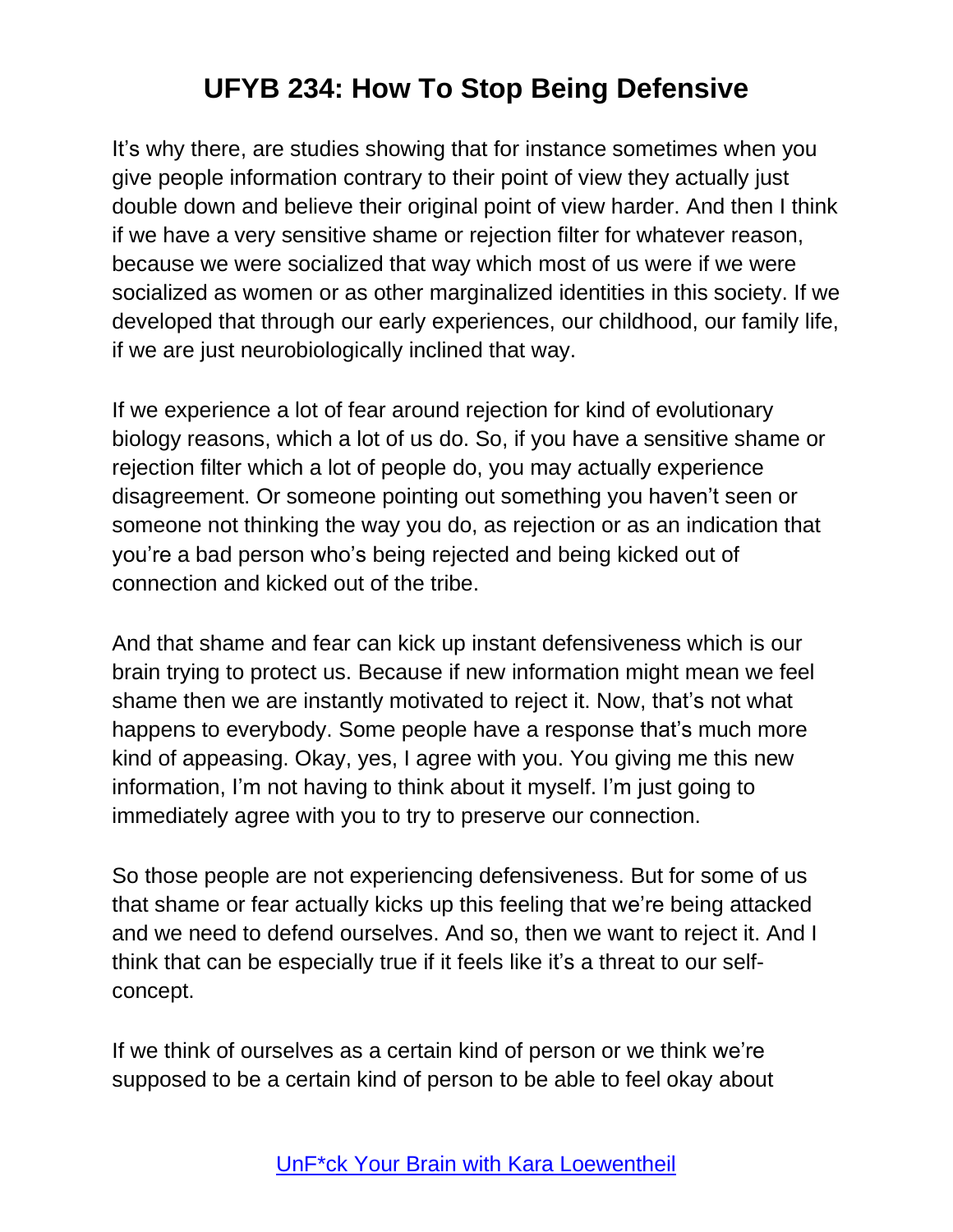ourselves. And the new information seems to kind of contradict that then again cognitive dissonance sets in and it can also make us want to defend ourselves against this perspective. And I think defensiveness is most common when we believe that someone is commenting on something about us.

But we can also feel defensive about other things we care about like our family, or friends, or just ideas, or positions, or beliefs we have that we don't like hearing challenged. So, I think you can kind of spot defensiveness in a couple of ways. And again, it's a little trickier spot because what comes up isn't the thought, I feel defensive. What comes up is sort of these other thoughts that are serving that psychological need or that mechanism.

But some signs, some things defensiveness can look like. Wanting to immediately disagree or argue with someone's comment or statement before you have even really thought about it. Feeling resentful about someone's comment or statement. Feeling like you need to convince someone urgently to agree with you that what they said was incorrect. You have to get them to take it back, or apologize, or now be back on your side. Wanting to shut down and disengage, wanting to kind of take your toy from the sandbox and go home.

Fixating on kind of not the content of the message but what you make it mean about the other person. How they delivered it or that they shouldn't have said it, or that there's something wrong with the tone in which they said it, or wasn't their place to say it. Sort of even ignoring the content and just getting kind of fixated on being mad at the way they did it or that they did it at all kind of the delivery.

So, I think those are some ways to know when you're feeling defensive. And at the end when I talk about how to allow defensiveness as it's happening, I'll talk a little bit more about the physical signs. But those are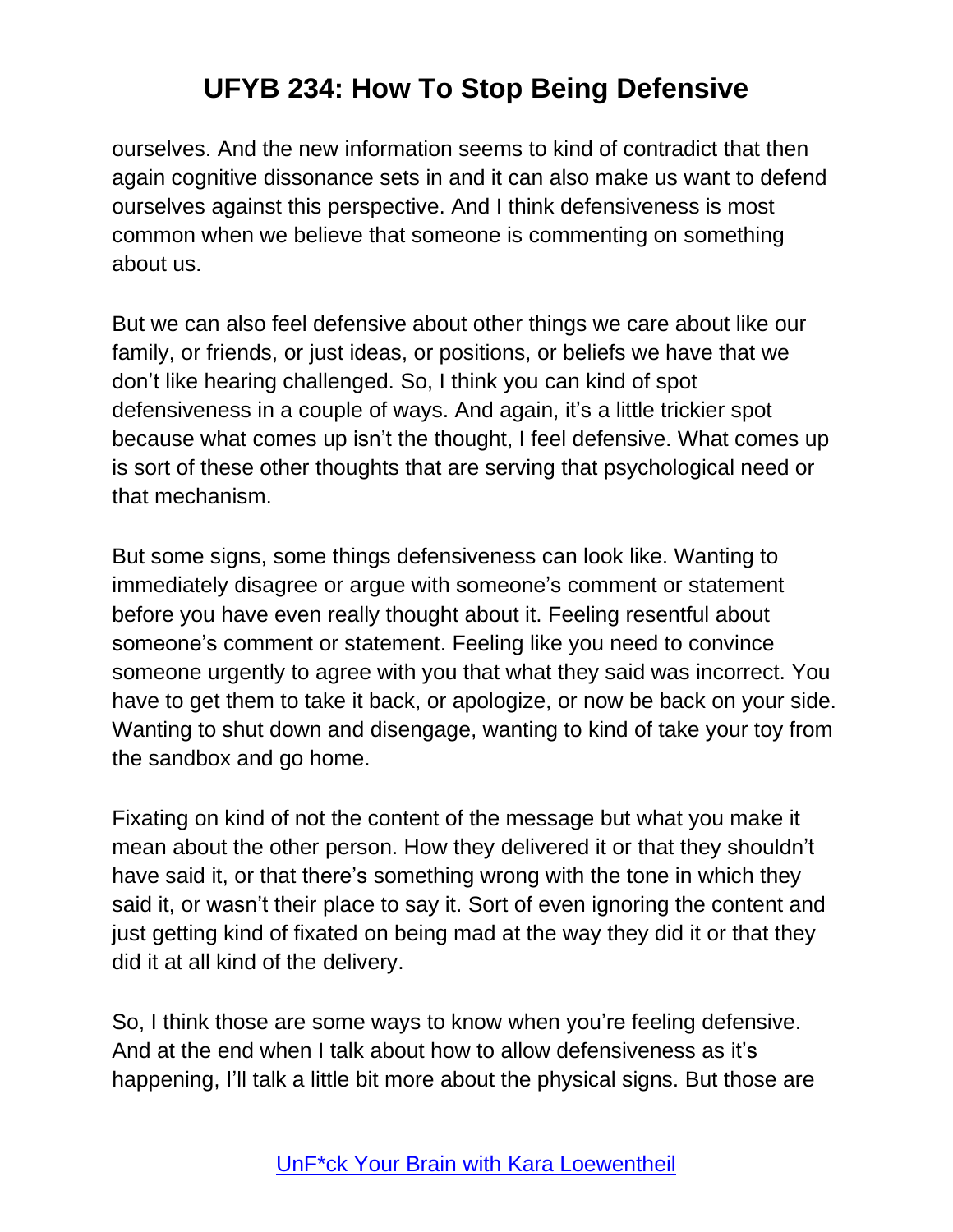some of the kind of psychological, or a kind of indicia of defensiveness. And so, if we're trying to figure out how to not be defensive or how to be more skillful with hearing things without getting defensive then we need to know what we're trying to do instead because just trying to not do something is not really helpful. We don't know how to not do something.

And so, you could say the opposite of defensiveness would just be neutrality or something. But I actually think the opposite is receptiveness. So, receptiveness means being actually interested in people's feedback or thoughts. Being receptive to what is being said, not assuming bad motivation, not assuming bad intent, not assuming it's automatically wrong, not taking it personally, not making it mean something about you, just actual curiosity. You could probably also say curiosity is the opposite of defensiveness.

But I think receptiveness is such a beautiful term for what it means to be the opposite of defensive. Receptive means that you actually want to hear people's feedback and thoughts. And you are genuinely curious and open to them. Receptivity does not mean that you have to agree with the other person even if they really think you should. I think one reason we get so tied in knots with defensiveness is that we think that in order to be allowed to keep our own opinion we have to aggressively fight off the other person or even make them agree with us.

And especially with kind of hot topic areas, I think if you have a sensitivity about something in a personal relationship, if you have a sensitivity about yourself, how you do your job. And then you get feedback at your job. Or if it's around something that feels socially very sensitive like internalized bias, or privilege, or whatever, anything emotionally close to us.

We think that if we even allow in the other person's opinion, if we are receptive, that means we have to shame ourselves for having had our original opinion and agree with them. And we don't want to do that so we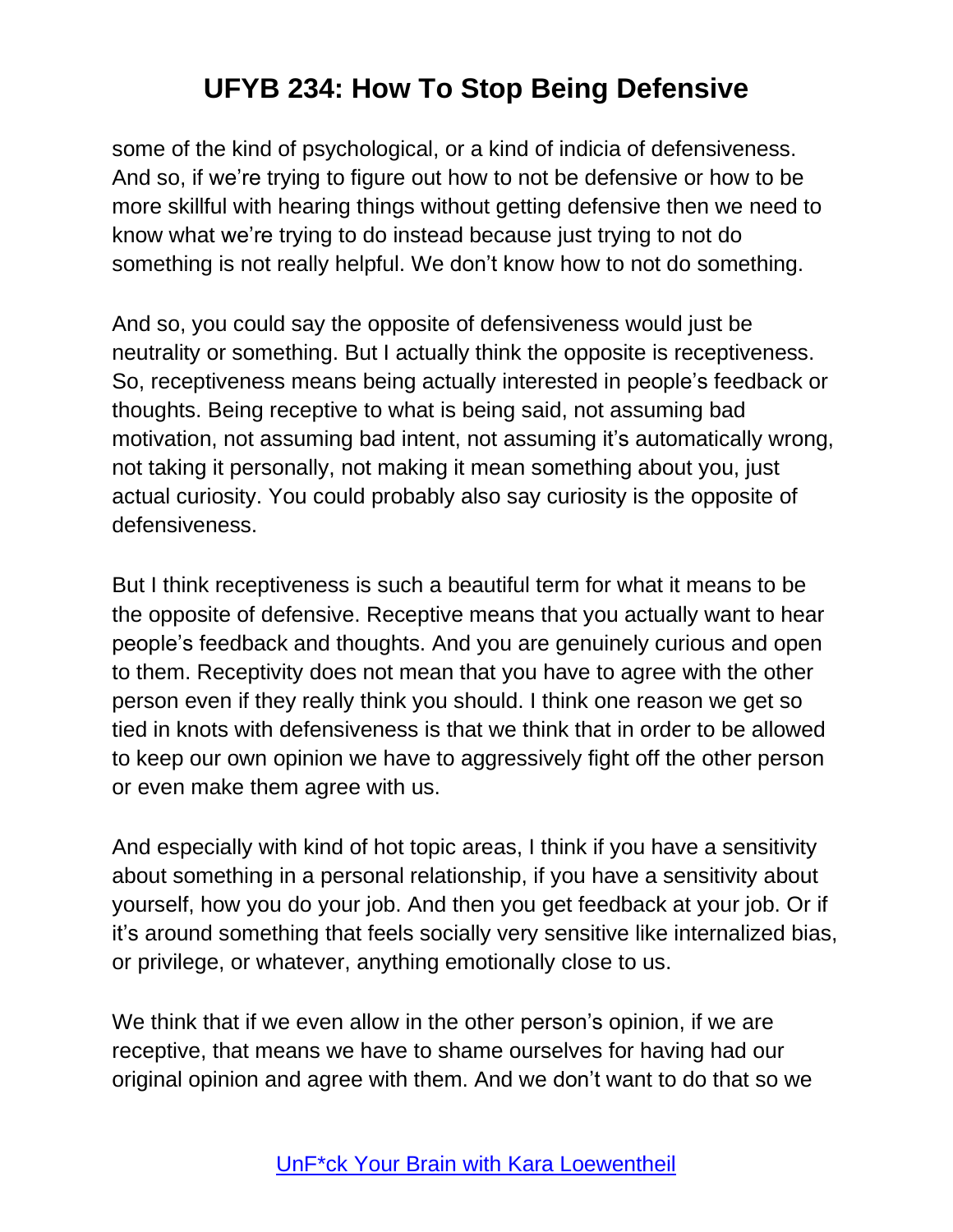feel defensive and resistant and then their input feels like an attack. And I think defensiveness is so common with perfectionism because if you are a perfectionist you feel deep shame about not being perfect. Getting something wrong, or missing something, or being blind to something feels deeply shameful.

When you've conditioned your self-worth on being good and perfect any suggestion that you're not is really, really painful. And that can be hard to spot because often we know that we're self-critical. And we associate the inability to hear contradiction with arrogance. And we think, well, I'm not arrogant so I don't have a problem hearing feedback. But actually, low selfesteem can also manifest as an inability to tolerate and hear contrary feedback, or a critique, or a contradiction because the shame response is so strong.

Because we think it's so shameful to be wrong or to have missed something because our self-worth is so conditional on being right and proving our goodness to others. And if you're socialized to doubt yourself, to doubt your own brilliance, to see other people as the authority, which women are, it feels even more high stakes to be challenged because you're already so self-critical and self-shaming.

If you are challenged in a way that touches on a painful belief you already have about yourself then your brain kicks in with this protective mechanism of making you feel defensive and try to reject that painful thought someone else is sort of offering you. But being receptive and curious about someone else's point of view does not mean that you always have to agree with it. Other people have full human autonomy to think what they want and to share those thoughts with you when they choose to.

And you have full human autonomy to decide when to listen, and whether to listen, and what to decide to believe. And if you listen, consider and consciously and thoughtfully decide you don't agree with a piece of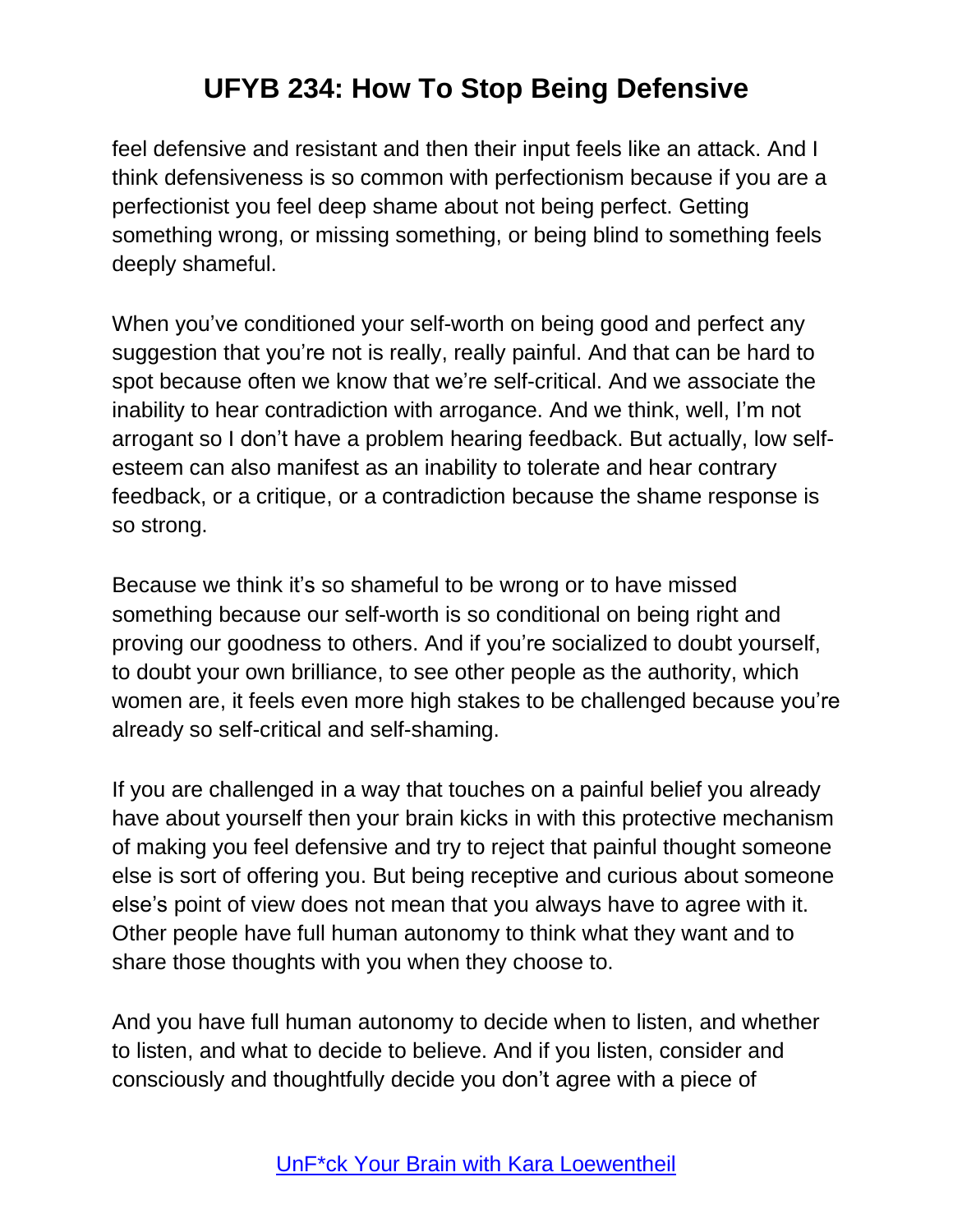feedback that's not being defensive. There is literally not a topic under the sun that all humans have always agreed on or always agree on now. My partner was horrified last night that I didn't like bratwurst. And people really disagree on what constitutes a just and good society.

There's nothing so small or so large that humans cannot disagree with it and then create committees about their disagreement. Humans have been disagreeing about everything from the beginning of time so it's okay to disagree. But there is no strength in being unable or unwilling to hear other points of view. So, if you know that you're defensive, or this is ringing a little bit of a bell, or you feel defensive about this episode, I want to give you some ideas for how you can start to work on this.

The first is just to notice the physical feeling in your body that you get when someone offers you a thought, or a perspective, or an opinion, or a critique that you don't like. And defensiveness can be tricky because the mind immediately jumps in with a whole story about why you're feeling that sensation, that you're being attacked, that someone's being unfair, that someone's being critical, whatever it is. So, you have to pause and notice that you feel activated. Something is happening in your body.

And you have to get to know your own signs. And so, for me here are some of my signs. You may have different ones. I know that defensiveness is getting activated if I feel emotional activation and shame rising in my body. If I feel a hot flash happening. If I feel an urgent need to respond to a comment or a critique. If I feel an urgent need to fix or change something to get out of a comment or critique to prove that it's untrue or unfair or to fix it.

If I feel an urge to respond spitefully to the person, especially to point out something they've done wrong, or some way that they are not perfect. That's such a sign that I am taking this feedback and I am using it to say to myself, you're not perfect, now you're bad. So, then my initial self kind of protective response is then to want to point out that the other person's not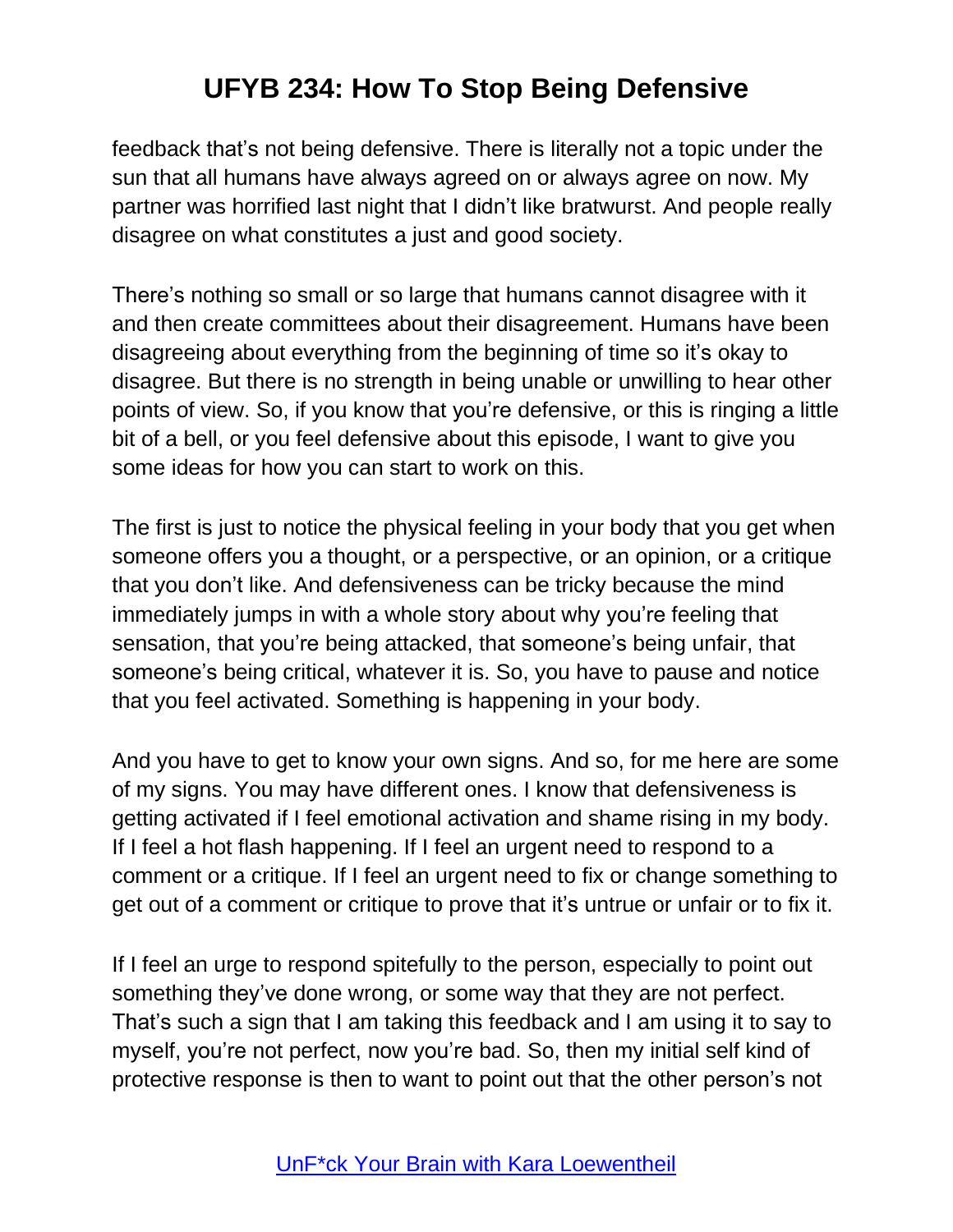perfect either. But of course, nobody suggested anyone should be perfect other than me and my brain.

So, when you notice, whatever your signs are, the first thing is to take a breath and notice it. Try to allow that feeling without acting on it. And you may even want to tell the other person and tell yourself that you feel a lot of emotion coming up and you need a minute to regulate yourself before responding.

And one thing I've seen happen especially when this stuff comes up around privilege, or bias, or blind spots, or social justice stuff, or whatever. Is that people are afraid to just say that because they think that if they do that then they are centering themselves in their feelings and they're going to get in even more trouble. I do not believe that processing your own emotion and expressing it is centering yourself. First of all, what does centering yourself mean? That is obviously a subjective optional thought, it is not a circumstance.

If we believe that it does mean something it actually means sort of making everything all about you, not being able to hear a critique, not being able to hear an input. But instead making the whole situation about your feelings about it. And ironically saying, hey, I'm having feelings come up and I need a minute to regulate myself so that I can respond thoughtfully, that's actually much less making it all about your feelings. Then if you don't regulate yourself, don't ask for that time, respond from unmanaged mind and unregulated emotion.

If you respond from that urgency and activation you are way more likely to derail something to make it all about you, to be unable to hear the feedback, to act out. That's much more likely. So, you're a human. Processing your own emotion and just expressing that you need to do that before you can thoughtfully respond. I don't believe that's centering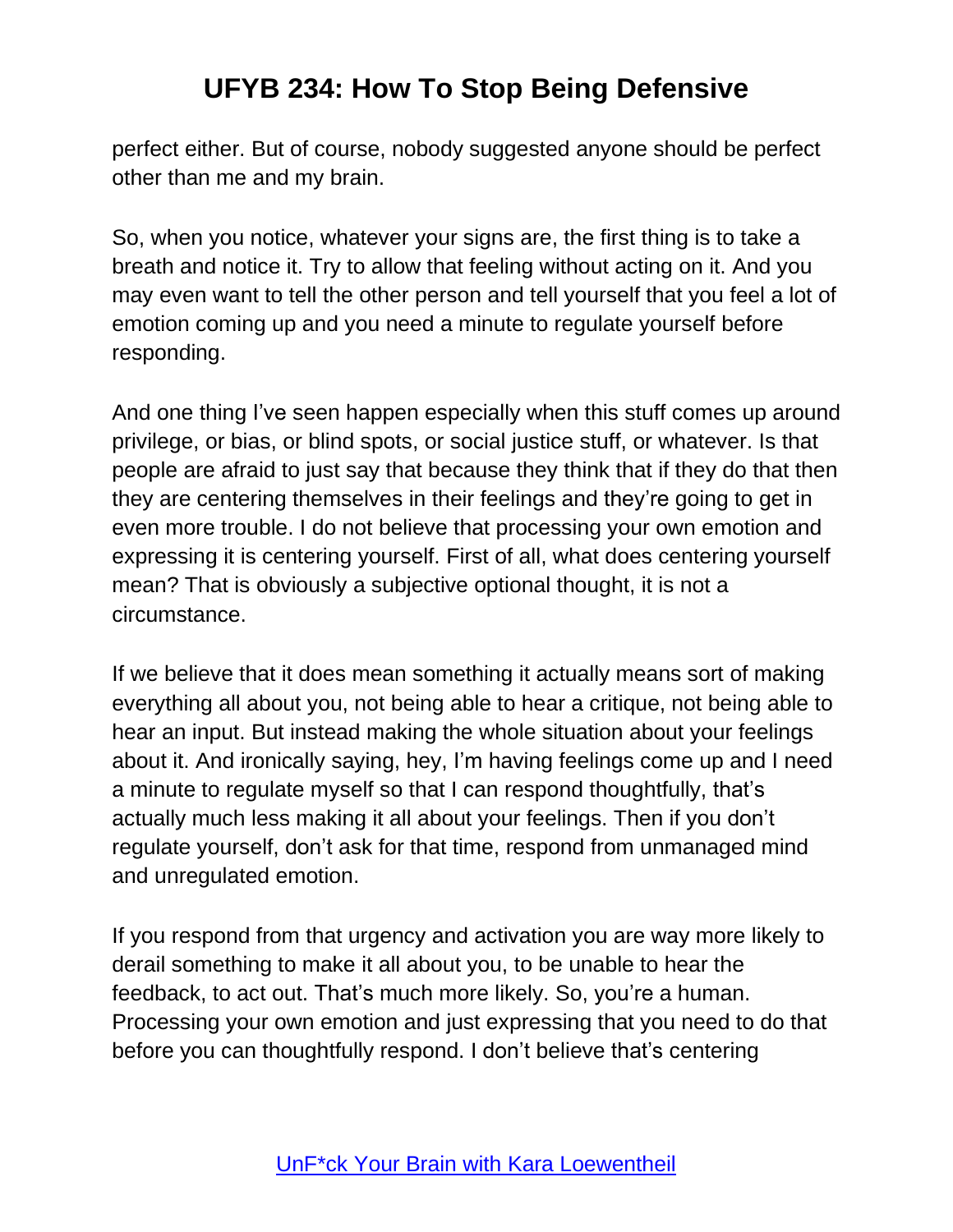yourself but if it is then it's necessary and unavoidable because we're humans. We're not feedback integration machines.

And we are not always capable of hearing something and immediately being in a clear calm place to respond to it. And it's my belief that owning that, and taking responsibility for that is a much more respectful way to respond to someone, taking the time to offer you their thoughts, than shoving that down, trying to do it perfectly then overreacting instead.

So, take a breath, notice the sensation. If you need to just say you need a minute. Sometimes you're on your own, it's not necessary. And then try to ride that swell of emotion. Try to surf that wave and let it be there and get curious. Why do you feel defensive? What are you thinking? What is your urge to act or to react about, what does your brain want you to do? And what can you learn from that response? Try to get in touch with your thoughts. What are you thinking? How is it making you feel? You can ask yourself, what feels threatening about this?

Let's say I am feeling defensive, why do I feel defensive? What am I afraid that I would feel if this person's feedback or their comments were true? If that was true what would I be thinking and feeling about myself? Your brain will often want to make it about the other person. Don't let it distract you like that. Don't let it be about the other person because it never is. Whether you decide to reject their feedback wholeheartedly afterwards or not, your emotional reaction's not about them. It's about you and your mind, and what you're making it mean for you.

So, you can ask yourself, what am I feeling? And why am I feeling that? What is going on? These are kind of techniques that can help in the moment when you're activated.

But the last thing I want to share with you is that long term, defensiveness is resolved through self-acceptance, and self-compassion, and self-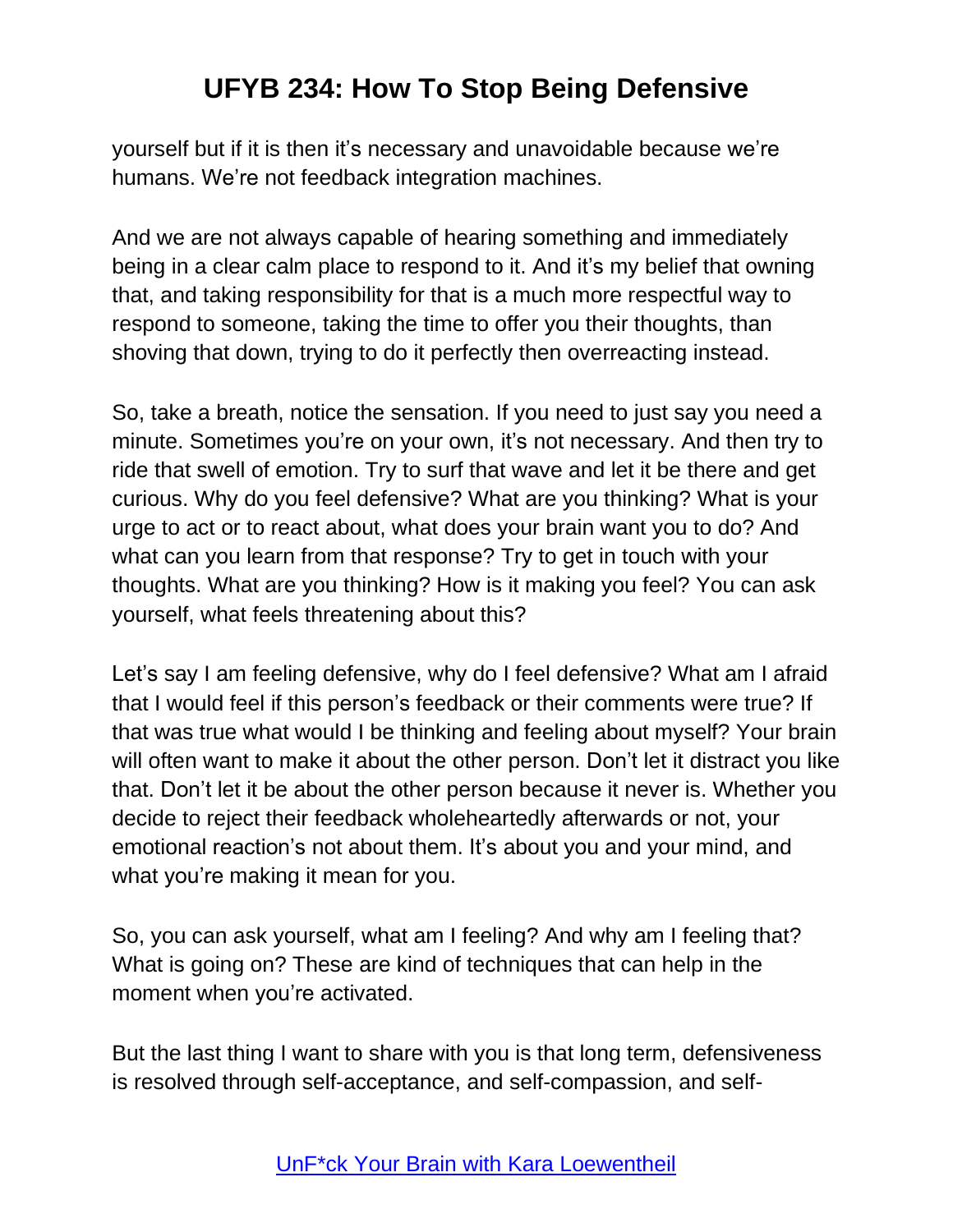forgiveness. These techniques when you're activated in the moment can for sure be helpful. But the whole reason you're defensive in the first place is because of perfectionistic self-critical thinking and an unwillingness to feel and process shame, or feel and process fear. So, to heal it long term that's what you need to work on. It's the self-acceptance, self-compassion, self-forgiveness.

When you have those in place then hearing feedback, and if you decide you agree with it, all that means is you made a mistake. Again, optional thought but you can choose to think that. And so, what do you do when you've made a mistake? You just try to make it better. I left this perspective out of my podcast, good point, let me address it. There's no drama there because I don't make that mean that I'm a bad person, or I shouldn't have my job, or I don't have any business being a coach, or I shouldn't have this platform.

Or, nor do I make it mean those people shouldn't give me that feedback. And why are they picking on me, and whatever, I don't know whatever nonsense you would think. All of that is because I have the relationship with myself where I don't make my own self-acceptance dependent on getting everything right and everybody loving me all the time.

So, when I hear that somebody either doesn't like me, or doesn't love me, or is upset with me, or that wasn't happening in my situation in this case, but for sure has happened in the past, or likes me just fine but has some thoughts about how I could do better. Because my self-worth is not conditional on everyone else's approval and on believing that I've never made a mistake in my life. Then I can hear that and I can reflect, and decide what to do and none of this emotional drama is there.

So, the good news is that it is possible to change defensiveness and I am living proof. But fundamentally it comes down to your relationship with yourself and it is really a portal into working on that.